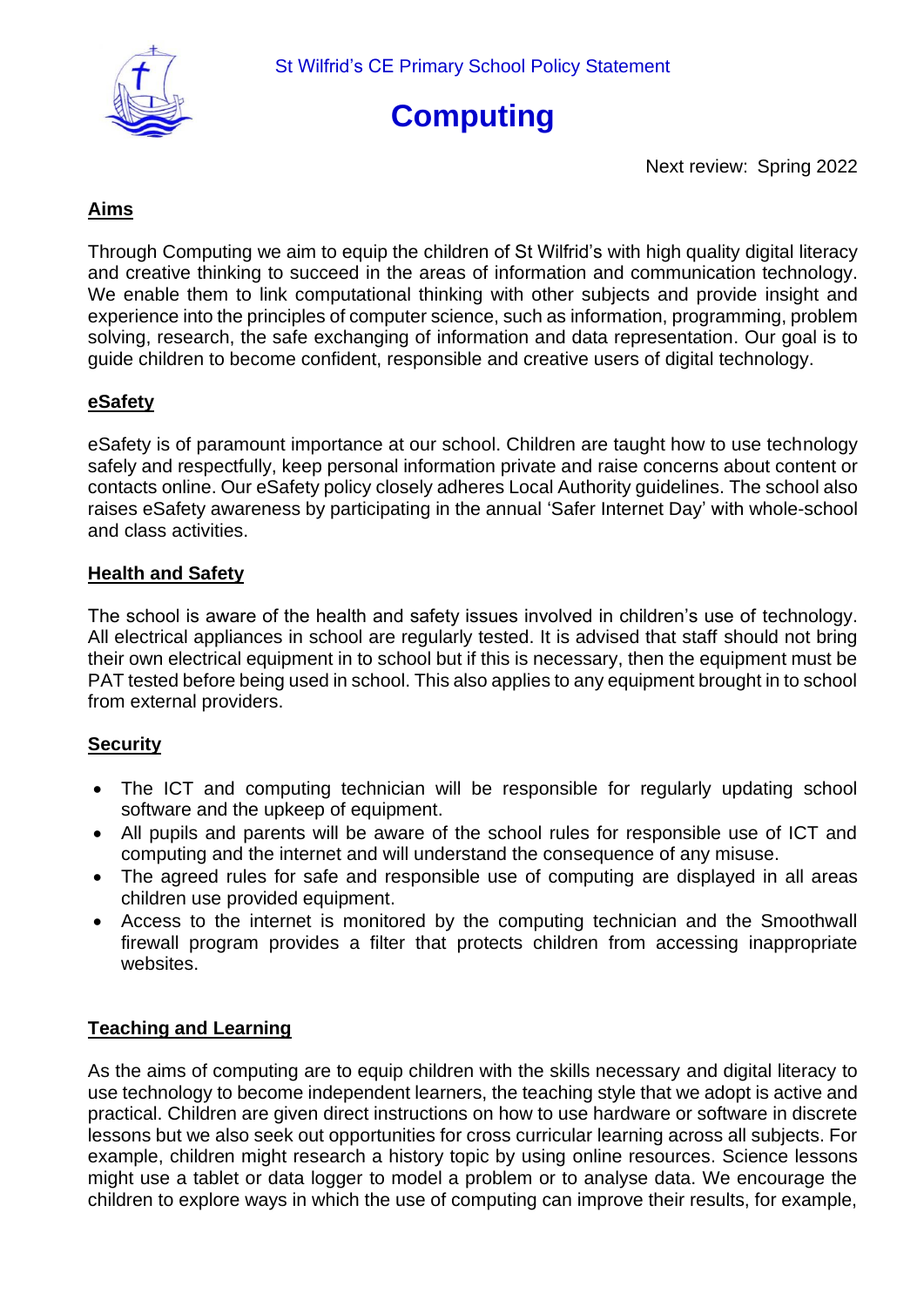### St Wilfrid's CE Primary School Policy Statement

how a piece of writing can be edited in word processing software or how the presentation of a piece of work can be improved.

Our Microsoft's Office suite license enables children to use the software to edit and improve their work; they learn how to develop their digital creations. The use of video, editing apps, voice recorders and multimedia products allow children to produce presentations that improve their speaking and listening skills.

Computing can build upon the mathematical skills of the children. Children collect data, make predictions, analyse results and present information graphically. They also acquire measuring techniques involving positive and negative numbers, and including decimal places. Use of the interactive screens in class has made the consolidation and repetition of some mathematical concepts more accessible. Data handling software assists the construction of graphs, charts, etc. and their analysis and interpretation.

Computing forms part of our school curriculum policy to provide a broad and balanced education for all children. We provide learning opportunities that are matched to the needs of children with learning difficulties. Its use impacts on the quality of work that children produce and increases their confidence and motivation. When planning work, we can take into account children's next steps. Computing can help children in achieving their targets and progress in their learning.

Inclusion is a key part of our school ethos and we recognise the differing needs and accessibility each pupil has. We provide suitable learning opportunities for all children.

## **Curriculum**

#### *Early Years*

Pupils are taught the following targets from the EYFS Curriculum:

• Children recognise that a range of technology is used in places such as homes and schools. They select and use technology for particular purposes.

This statement permeates the three areas for learning development of Communication and Language, Physical Development and Personal, Social and Emotional Development.

It is important in the Foundation Stage to give children a broad, play-based experience of computing in a range of contexts, including outdoor play. Computing is not just about computers. Early Years learning environments should feature computing scenarios based on experience in the real world, such as in role play. Children gain confidence, control and language skills through opportunities to 'paint' on the whiteboard or program a toy. Recording devices can support children to develop their communication skills. This is particular useful with children who have English as an additional language.

#### *Key Stage 1*

Pupils are taught the following targets from the National Curriculum:

- understand what algorithms are; how they are implemented as programs on digital devices; and that programs execute by following precise and unambiguous instructions
- create and debug simple programs
- use logical reasoning to predict the behaviour of simple programs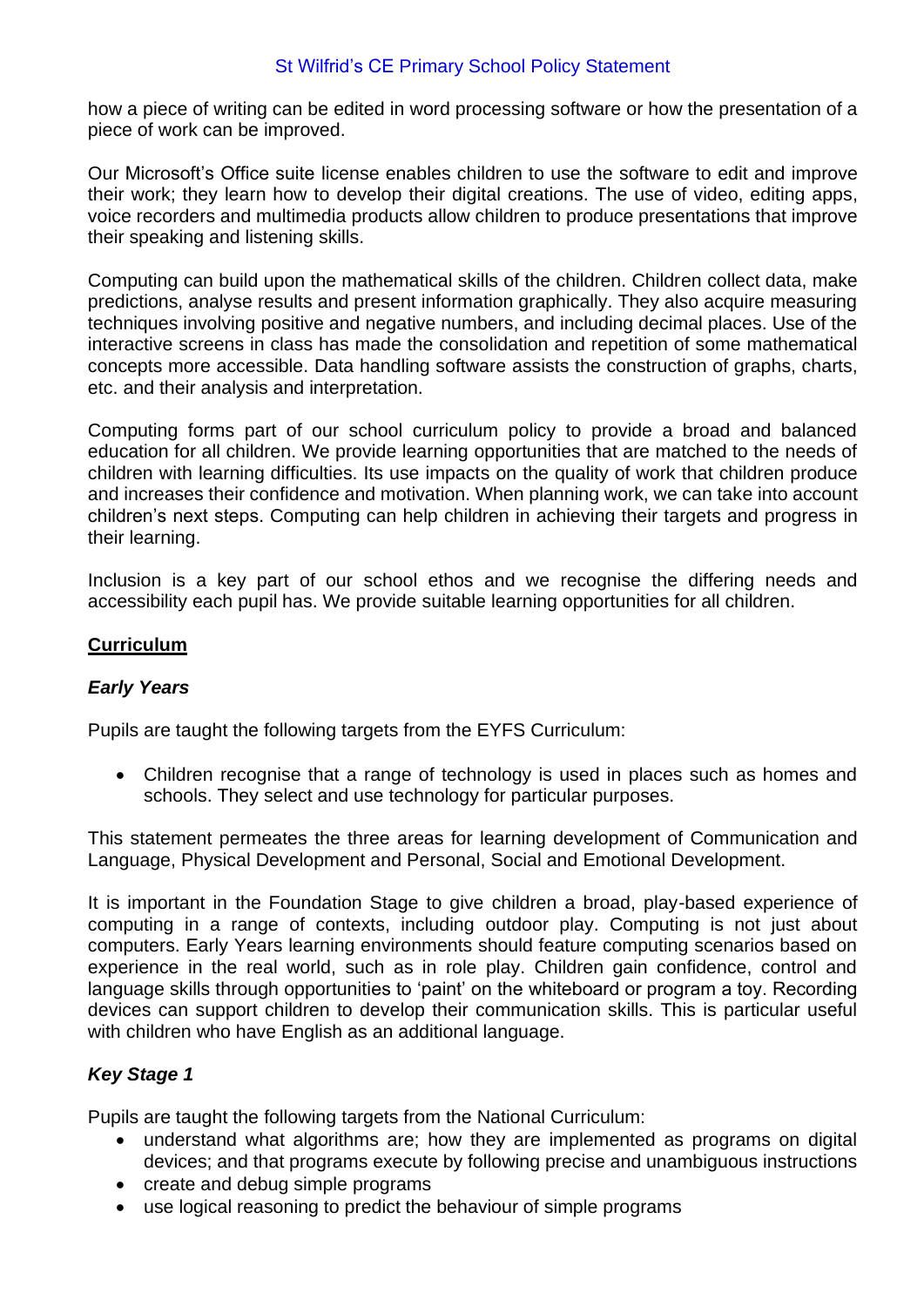- use technology purposefully to create, organise, store, manipulate and retrieve digital content
- recognise common uses of information technology beyond school
- use technology safely and respectfully, keeping personal information private; identify where to go for help and support when they have concerns about content or contact on the internet or other online technologies.

# *Key Stage 2*

Pupils are taught the following targets from the National Curriculum:

- design, write and debug programs that accomplish specific goals, including controlling or simulating physical systems; solve problems by decomposing them into smaller parts
- use sequence, selection, and repetition in programs; work with variables and various forms of input and output
- use logical reasoning to explain how some simple algorithms work and to detect and correct errors in algorithms and programs
- understand computer networks including the internet; how they can provide multiple services, such as the world wide web; and the opportunities they offer for communication and collaboration
- use search technologies effectively, appreciate how results are selected and ranked, and be discerning in evaluating digital content
- select, use and combine a variety of software (including internet services) on a range of digital devices to design and create a range of programs, systems and content that accomplish given goals, including collecting, analysing, evaluating and presenting data and information.

## **Planning**

The school uses the National Curriculum, Scholastic Computing and Rising Stars 'Switched on Computing' scheme of work to inform the planning, making adaptations as appropriate.

The school produces long and medium term planning which covers age related expectations for the each year group. The Scholastic scheme of work in KS1 focuses on opportunities for cross-curricular learning in other subjects, such as English and History. Rising Stars' 'Switched on Computing' provides teachers with planning and resources that sets targets within each year group and supports the statement in the DfE Computing Programme of Study *'A highquality computing education equips pupils to use computational thinking and creativity to understand and change the world.'*

#### **Resources**

There is a high level of ICT provision in school. The school has invested in a range of equipment that supports teaching and learning for all. Each classroom has a large interactive touch screen connected to a staff laptop. Children. The current list of hardware devices include:

- 32 pupil laptops
- 39 iPads, docking station and iMac. (8 staff use)
- Large interactive screen and laptop for use in the hall or meeting room.
- 4 Flip cameras
- 1 Digital SLR camera
- 2 USB microphones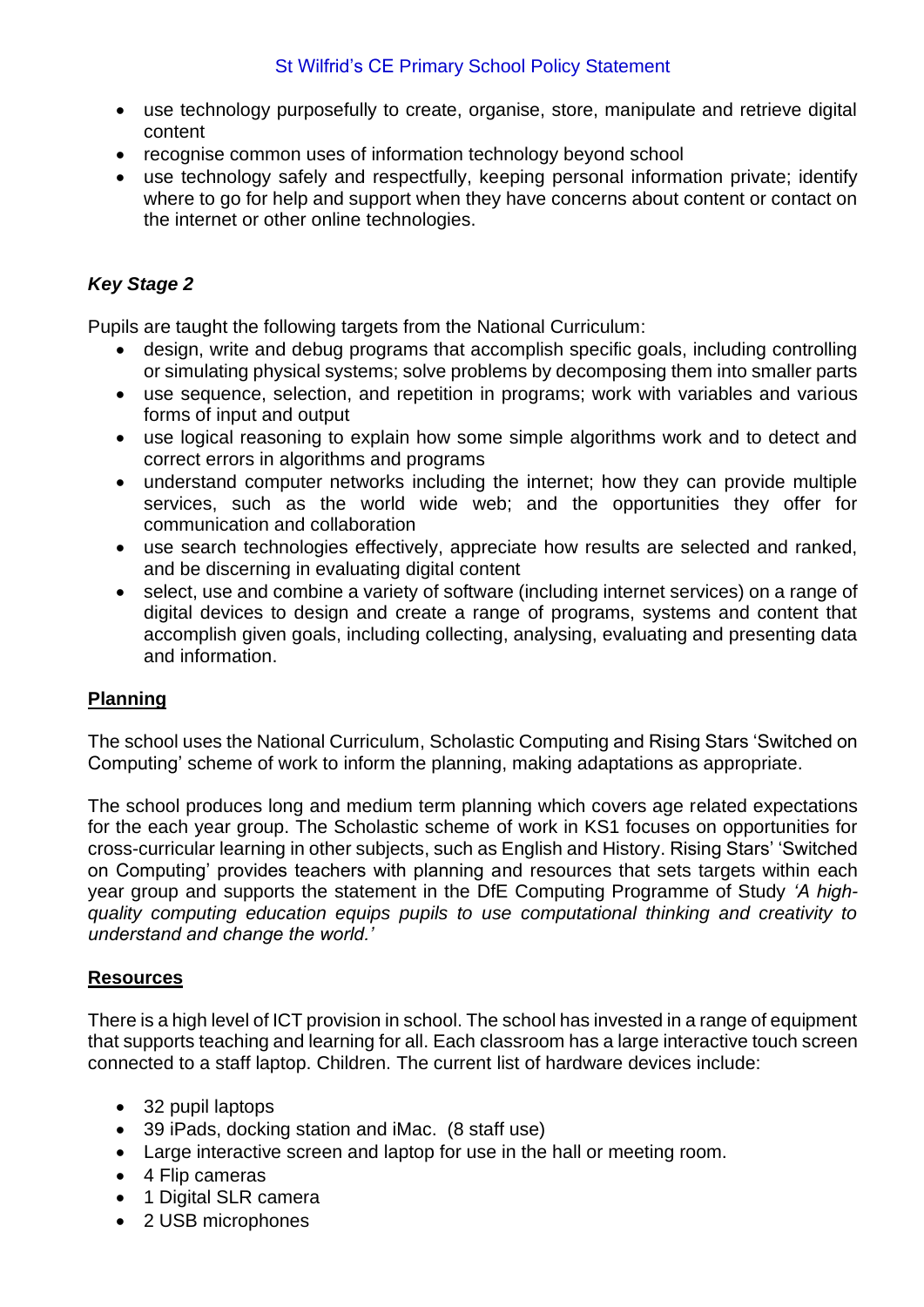- 1 Digital movie camera
- 4 Data Loggers
- Beebot programmable toy
- All laptops have access to the online software Microsoft Office 365, as well as a range of products designed to enhance various aspects of the curriculum. The school has subscriptions to other online services such as, Splash Phonics, Spelling Shed, Times Tables Rock Stars and Education City that provide current materials for staff and pupils to use.

#### **Record Keeping and Assessment**

We aim for children to know, apply and understand the targets set out in their year group's programme of study. Children are assessed using formative and summative assessments that track their progress during a unit of work. Effective feedback is given throughout and children also self-assess their progress.

Below, is an example of the curriculum ladder assessment tool that is used by the school for assessment in discrete Computing lessons and cross-curricular opportunities.